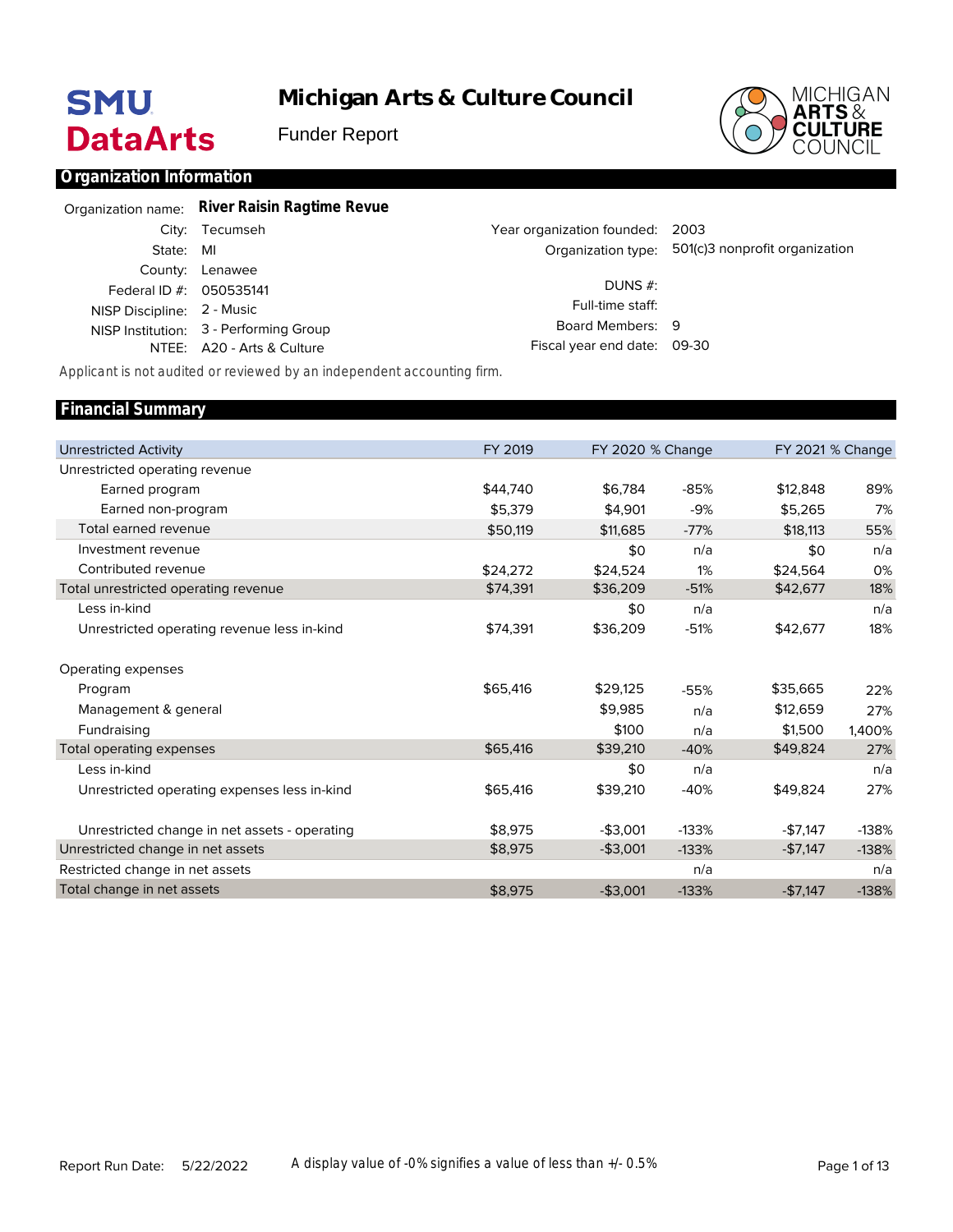42%

# **Unrestricted Operating Revenue by Source**







# **Operating Expenses by Functional Grouping**

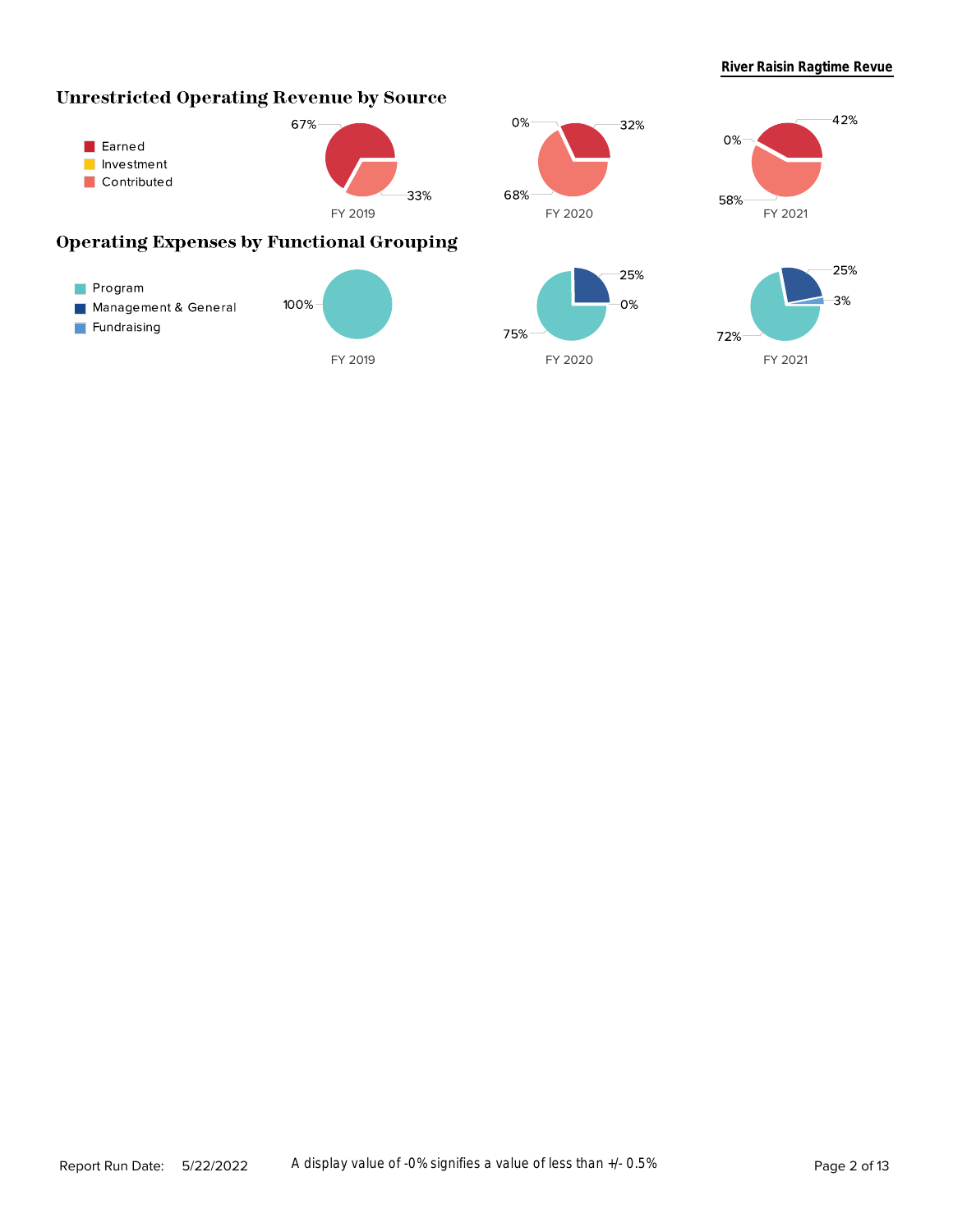| <b>Revenue Details</b>                         |          |          |          |              |            |
|------------------------------------------------|----------|----------|----------|--------------|------------|
|                                                |          |          |          |              |            |
| <b>Operating Revenue</b>                       | FY 2019  | FY 2020  | FY 2021  | FY 2021      | FY 2021    |
| Earned - Program                               | Total    | Total    | Total    | Unrestricted | Restricted |
| Subscriptions                                  |          | \$0      |          |              |            |
| Membership fees - individuals                  |          | \$0      |          | \$0          | \$0        |
| Membership fees - organizations                |          | \$0      |          |              |            |
| Ticket sales & admissions                      | \$12,040 | \$3,690  | \$4,658  | \$4,658      |            |
| Education revenue                              |          | \$0      |          |              |            |
| <b>Publication sales</b>                       |          | \$0      |          |              |            |
| Gallery sales                                  |          | \$0      |          |              |            |
| Contracted services & touring fees             |          | \$0      | \$8,190  | \$8,190      |            |
| Royalty & reproduction revenue                 |          | \$0      |          |              |            |
| Earned - program not listed above              | \$32,700 | \$3,094  |          |              |            |
| Total earned - program                         | \$44,740 | \$6,784  | \$12,848 | \$12,848     |            |
|                                                |          |          |          |              |            |
| Earned - Non-program                           |          |          |          |              |            |
| Rental revenue                                 |          | \$0      |          |              |            |
| Sponsorship revenue                            | \$3,006  | \$2,500  | \$2,000  | \$2,000      |            |
| Attendee-generated revenue not<br>listed above | \$2,373  | \$0      |          |              |            |
|                                                |          |          |          |              |            |
| Earned non-program not listed above            |          | \$2,401  | \$3,265  | \$3,265      |            |
| Total earned - non-program                     | \$5,379  | \$4,901  | \$5,265  | \$5,265      |            |
| Total earned revenue                           | \$50.119 | \$11,685 | \$18,113 | \$18,113     |            |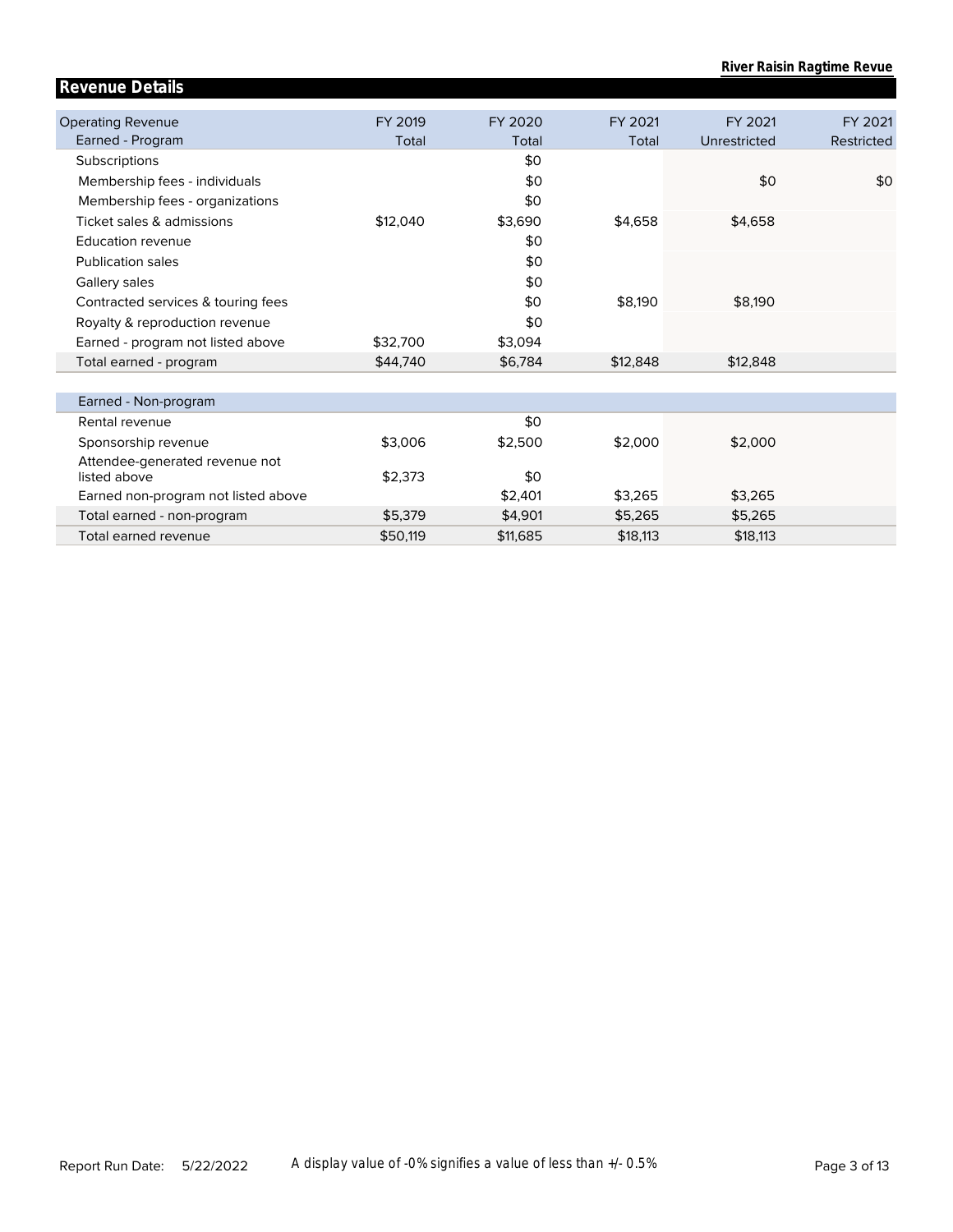|                                                   |          |          |          |              | River Raisin Ragtime Revue |
|---------------------------------------------------|----------|----------|----------|--------------|----------------------------|
|                                                   | FY 2019  | FY 2020  | FY 2021  | FY 2021      | FY 2021                    |
| Contributed                                       | Total    | Total    | Total    | Unrestricted | Restricted                 |
| Trustee & board                                   | \$542    | \$415    | \$1,000  | \$1,000      |                            |
| Individual                                        | \$4,830  | \$8,609  | \$3,864  | \$3,864      |                            |
| Corporate                                         | \$0      | \$0      | \$0      |              |                            |
| Foundation                                        | \$1,500  | \$300    | \$500    | \$500        |                            |
| State government                                  | \$15,288 | \$12,840 | \$12,750 | \$12,750     |                            |
| Federal government                                | \$2,112  | \$2,360  | \$2,250  | \$2,250      |                            |
| In-kind operating contributions                   | \$0      | \$0      | \$0      |              |                            |
| Special fundraising events                        |          | \$0      |          |              |                            |
| Contributions not listed above                    | \$0      | \$0      | \$4,200  | \$4,200      |                            |
| Net assets released from restriction              | \$0      | \$0      | \$0      |              |                            |
| Total contributed revenue                         | \$24,272 | \$24,524 | \$24,564 | \$24,564     |                            |
| Operating investment revenue                      | \$0      | \$0      | \$0      | \$0          |                            |
| Total operating revenue                           | \$74,391 | \$36,209 | \$42,677 | \$42,677     |                            |
| Total operating revenue less operating<br>in-kind | \$74,391 | \$36,209 | \$42,677 | \$42,677     |                            |
|                                                   |          |          |          |              |                            |
| Total revenue                                     | \$74,391 | \$36,209 | \$42,677 | \$42,677     |                            |
| Total revenue less in-kind                        | \$74,391 | \$36,209 | \$42,677 | \$42,677     |                            |

# **Revenue Narrative**

| FY 2019 | n/a                                                                                                                                                                                                                                                                                                                                                                                                                                                                                                                          |
|---------|------------------------------------------------------------------------------------------------------------------------------------------------------------------------------------------------------------------------------------------------------------------------------------------------------------------------------------------------------------------------------------------------------------------------------------------------------------------------------------------------------------------------------|
| FY 2020 | The Pandemic required R4 to quickly pivot from in-person performance income, eliminated after one performance, to<br>digital live and recorded performances. Digital performances were presented free, with donations accepted. The<br>impact to revenue was a major reduction in ticket sales and loss of all booked performance fees, but donations from<br>R4 contributors remained strong. We are excited to have new live performances scheduled for 2021 and to have<br>expanded our audience via online performances. |
| FY 2021 | FY21 continued to see reduced in-person performance revenue from pre-pandemic levels. The return to live outdoor<br>performances saw some increase from 2020. We focused on maintaining an online presence to reach our patrons<br>and continued work organizing and digitizing our archive and preparing for a move to a permanent physical space<br>on an expanding arts and technology campus.                                                                                                                            |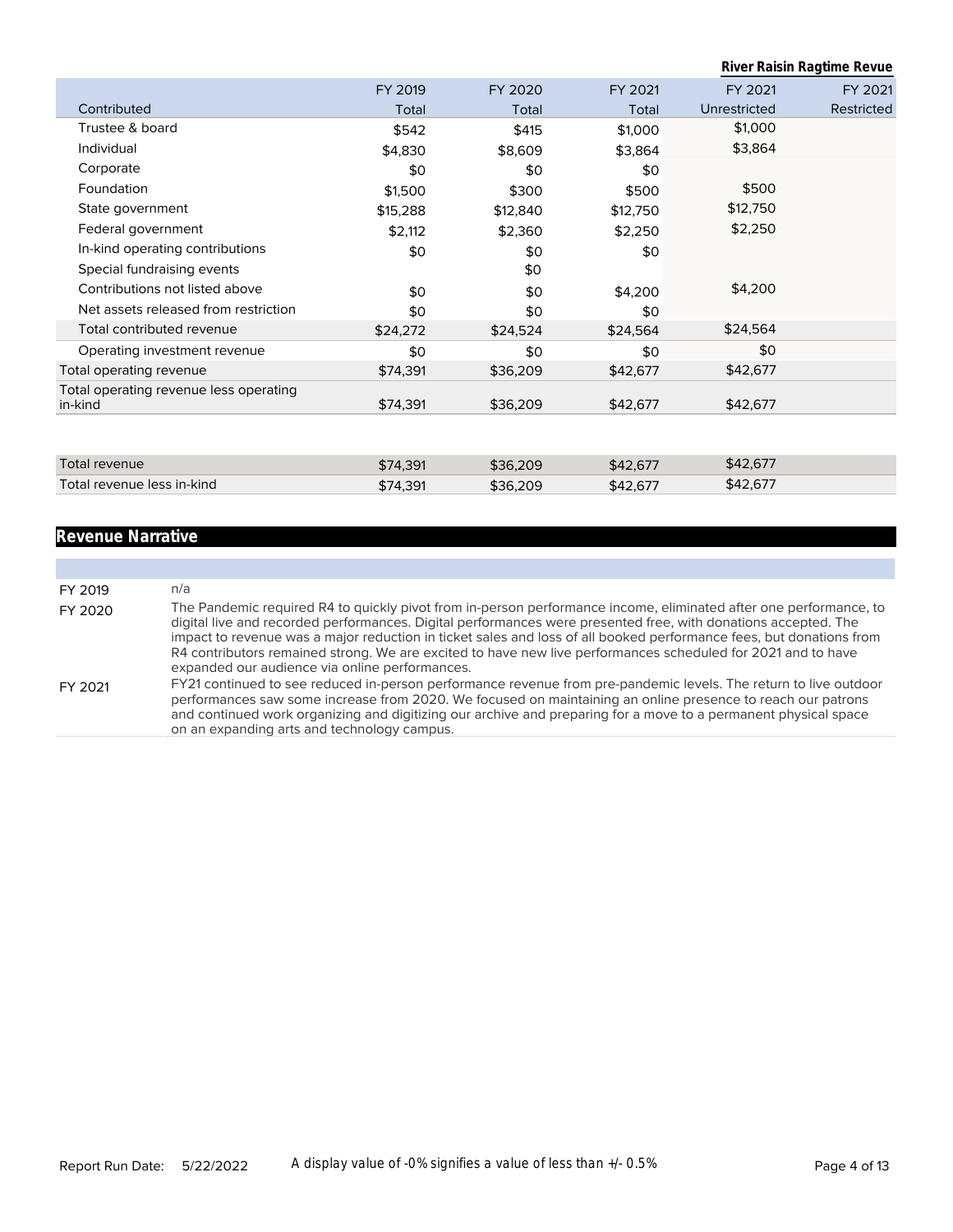#### Personnel expenses - Operating Independent contractors Professional fees Total personnel expenses - Operating Non-personnel expenses - Operating Occupancy costs Non-personnel expenses not listed above Total non-personnel expenses - Operating Total operating expenses Total expenses Total expenses less in-kind Total expenses less depreciation Total expenses less in-kind and depreciation FY 2019 Total \$42,202 \$0 \$42,202 \$0 \$23,214 \$23,214 \$65,416 \$65,416 \$65,416 \$65,416 \$65,416 FY 2020 Total Change \$24,015 \$5,975 \$29,990 \$0 \$9,220 \$9,220 \$39,210 \$39,210 \$39,210 \$39,210 \$39,210 % -43% n/a -29% n/a -60% -60% -40% -40% -40% -40% -40% FY 2021 Total Change \$26,197 \$0 \$26,197 \$308 \$23,319 \$23,627 \$49,824 \$49,824 \$49,824 \$49,824 \$49,824 % 9% -100% -13% n/a 153% 156% 27% 27% 27% 27% 27% Program Administrative FY 2021 \$21,390 \$21,390 \$0 \$14,275 \$14,275 \$35,665 General & FY 2021 \$4,807 \$4,807 \$308 \$7,544 \$7,852 \$12,659 Fundraising FY 2021 \$0 \$1,500 \$1,500 \$1,500

#### **Expense Narrative**

**Expense Details**

| FY 2019 | n/a                                                                                                                                                                                                                                                                                                                                                                                                                                                                                                                   |
|---------|-----------------------------------------------------------------------------------------------------------------------------------------------------------------------------------------------------------------------------------------------------------------------------------------------------------------------------------------------------------------------------------------------------------------------------------------------------------------------------------------------------------------------|
| FY 2020 | The Pandemic canceled live performances for our 2020 season. R4 immediately began to review and prioritize<br>expenses to preserve working capital, given the loss of performance fees, and to expand our online digital presence<br>to create work for our artists. The pivot to digital content creation became the focus with new content creation<br>partners, digital recordings, editing, software and other expenses required to make it successful. We also continued<br>to digitize our significant archive. |
| FY 2021 | R4 moved ahead with a socially-distanced Extravaganza this year. This yearly event had been cancelled the<br>previous year and we rented an open space in a COVID-safe area. Expenses on this show substantially increased<br>spending over year prior.                                                                                                                                                                                                                                                               |
|         |                                                                                                                                                                                                                                                                                                                                                                                                                                                                                                                       |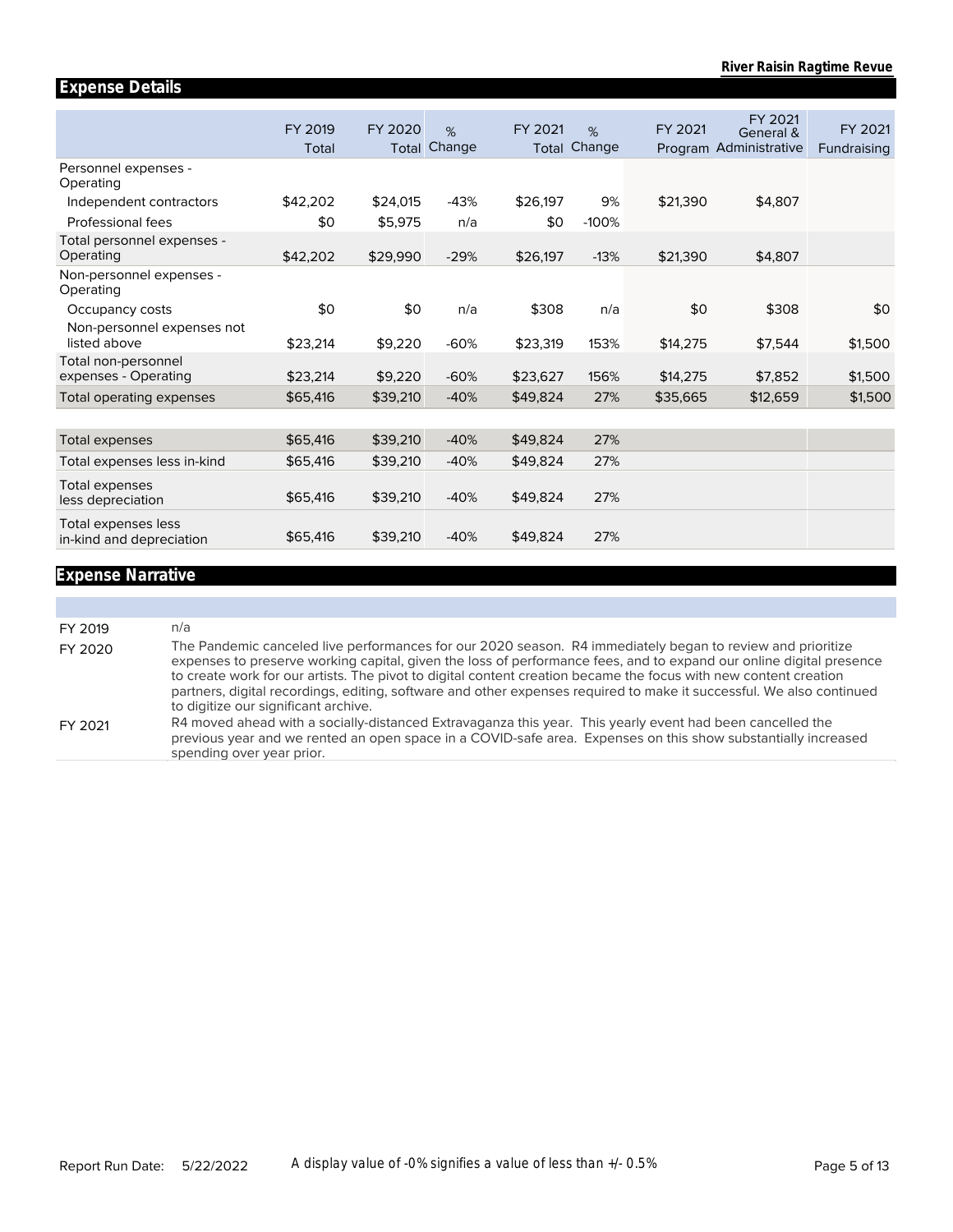| <b>Balance Sheet</b>                                             |          |          |          |         |          |
|------------------------------------------------------------------|----------|----------|----------|---------|----------|
| <b>Assets</b>                                                    | FY 2019  | FY 2020  | % Change | FY 2021 | % Change |
| Current assets                                                   |          |          |          |         |          |
| Cash and cash equivalents                                        | \$19,660 | \$16,660 | $-15%$   | \$9,513 | $-43%$   |
| Receivables                                                      |          | \$0      | n/a      | \$0     | n/a      |
| Investments - current                                            |          | \$0      | n/a      | \$0     | n/a      |
| Prepaid expenses & other                                         |          | \$0      | n/a      | \$0     | n/a      |
| Total current assets                                             | \$19,660 | \$16,660 | $-15%$   | \$9,513 | $-43%$   |
| Long-term/non-current assets                                     |          |          |          |         |          |
| Investments - non current                                        |          | \$0      | n/a      | \$0     | n/a      |
| Fixed assets (net of accumulated depreciation)                   |          | \$0      | n/a      | \$0     | n/a      |
| Non-current assets not listed above                              |          | \$0      | n/a      | \$0     | n/a      |
| Total long-term/non-current assets                               |          | \$0      | n/a      | \$0     | n/a      |
| <b>Total assets</b>                                              | \$19,660 | \$16,660 | $-15%$   | \$9,513 | $-43%$   |
| <b>Liabilities &amp; Net Assets</b>                              | FY 2019  | FY 2020  | % Change | FY 2021 | % Change |
| <b>Current liabilities</b>                                       |          |          |          |         |          |
|                                                                  |          |          |          |         |          |
| Accounts payable and accrued expenses                            |          | \$0      | n/a      | \$0     | n/a      |
| Deferred revenue                                                 |          | \$0      | n/a      | \$0     | n/a      |
| Loans - current                                                  |          | \$0      | n/a      | \$0     | n/a      |
| Additional current liabilities not listed above                  |          | \$0      | n/a      | \$0     | n/a      |
| <b>Total current liabilities</b>                                 |          | \$0      | n/a      | \$0     | n/a      |
| Long-term/non-current liabilities                                |          |          |          |         |          |
| Long-term/non-current loans                                      |          | \$0      | n/a      | \$0     | n/a      |
| Additional long-term/non-current liabilities not<br>listed above |          | \$0      | n/a      | \$0     | n/a      |
| Total long-term/non-current liabilities                          |          | \$0      | n/a      | \$0     | n/a      |
| <b>Total liabilites</b>                                          |          | \$0      | n/a      | \$0     | n/a      |
| <b>Total net assets</b>                                          | \$19,660 | \$16,660 | $-15%$   | \$9,513 | $-43%$   |

## **Balance Sheet Narrative**

| FY 2019 | n/a                                                                                                                                                                                                                                                                                                                                                                                                                                                                                                                       |
|---------|---------------------------------------------------------------------------------------------------------------------------------------------------------------------------------------------------------------------------------------------------------------------------------------------------------------------------------------------------------------------------------------------------------------------------------------------------------------------------------------------------------------------------|
| FY 2020 | The Pandemic and pivot to digital content creation disrupted R4's main revenue stream. R4 was able to maintain a<br>balance of spending and expenses to produce and implement a new primary medium for performances. During this<br>unparalleled period, R4 experienced a 16% reduction to cash reserves while still delivering substantial content to<br>expanded audiences and fulfilling our mission of educating and entertaining audiences through the performance and<br>preservation of American's original music. |
| FY 2021 | n/a                                                                                                                                                                                                                                                                                                                                                                                                                                                                                                                       |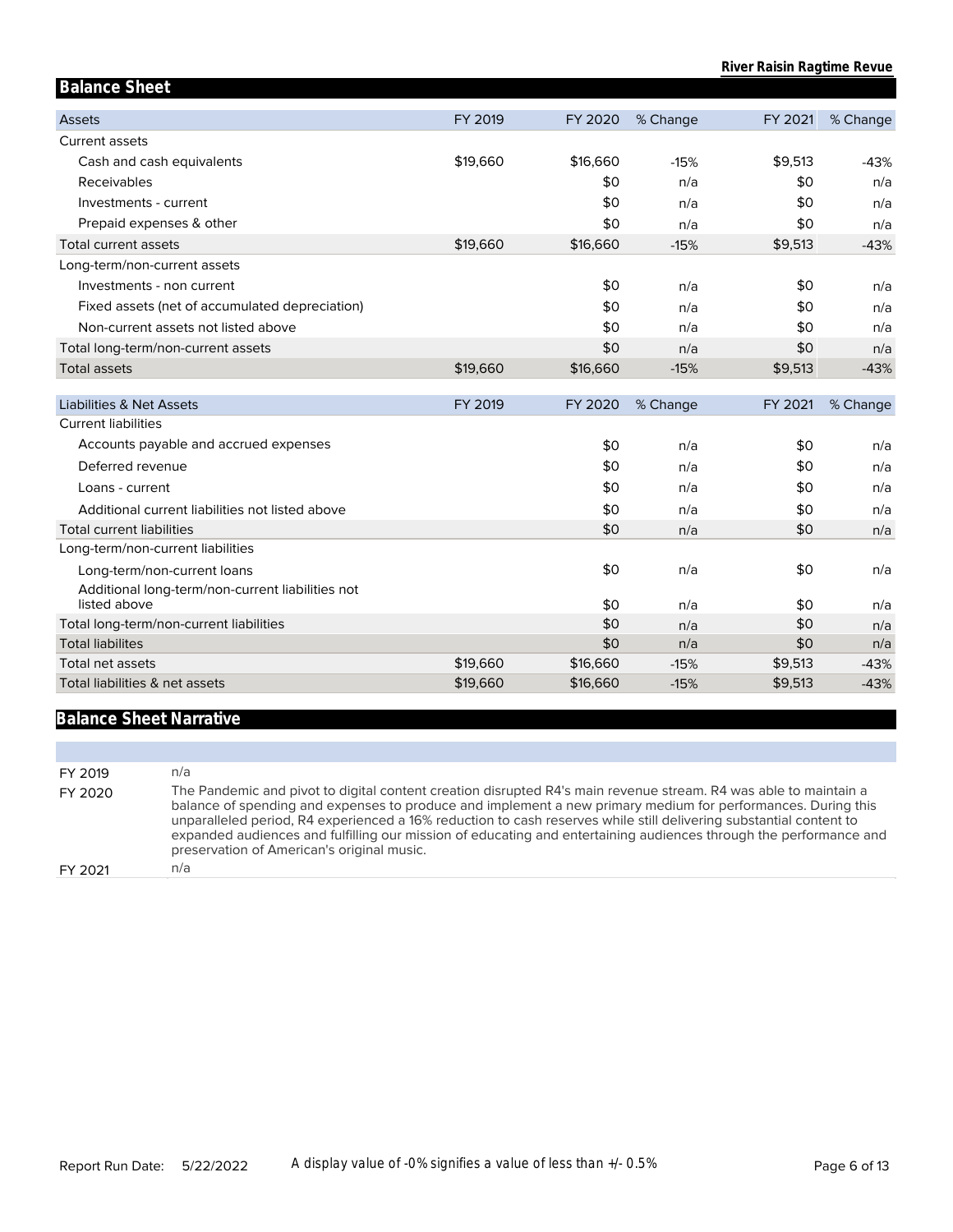|                                     | FY 2019  | FY 2020    | % Change | FY 2021    | % Change |
|-------------------------------------|----------|------------|----------|------------|----------|
| Months of operating cash -- Total   | 3.61     | 5.1        | 41%      | 2.29       | -55%     |
| Working capital -- Total            | \$19,660 | \$16,660   | $-15%$   | \$9,513    | $-43%$   |
| Current ratio -- Total              |          |            | n/a      |            | n/a      |
| Net assets as a % of total expenses | 30%      | 42%        | 41%      | 19%        | -55%     |
| Fixed assets (net)                  |          | \$0        | n/a      | \$0        | n/a      |
| Condition of fixed assets           |          | <b>NaN</b> |          | <b>NaN</b> |          |
| Leverage -- Total                   |          | 0%         | n/a      | 0%         | n/a      |
| Total debt                          |          | \$0        | n/a      | \$0        | n/a      |
| Debt service impact                 | 0%       | 0%         | n/a      | 0%         | n/a      |

**Balance Sheet Metrics**

monthly expense levels with existing unrestricted cash and cash equivalents. **Months of operating cash** (Cash & Cash Equivalents/(Total Expense/12)) indicates the number of months an organization can operate at current average

they come due, and the ability to take more risks, knowing there is a cushion to fall back on. from your internal calculations. Adequate working capital provides financial strength and flexibility to your organization, the ability to meet obligations as W**orking capital** (Current Assets minus Current Liabilities) consists of the resources available for operations. This calculation of working capital may differ

ample short-term liquidity to obviate the need to borrow or sell assets. uncollected receivables or timing discrepancies between expected receipts and disbursements. Ideally this number should approach 2 which indicates indicates that current assets are equal to current liabilities. A ratio of around 1.5 is a more comfortable position, allowing for more cushion against **Current ratio** (Current Assets divided by Current Liabilities) determines the organization's ability to pay current debt using current assets. A ratio of 1.0

by total expenses. If the trend is level or increasing, then total net assets are keeping pace with growth in operating expenses. **Net assets as % of total expenses** measures the net worth of an organization in relationship to its operating size. It is calculated as total net assets divided

infrastructure and need for funding the replacement or repair of fixed assets in the near future. total value of fixed assets indicates a stock of relatively new assets. A high percentage (>80%) of accumulated depreciation could indicate aging props). This is especially significant for organizations that own a building or carry a long-term lease. Accumulated depreciation of less than 50% of the **Condition of fixed assets** indicates the potential need for replacement or repair of fixed assets (such as buildings, furniture, office equipment, sets and

indicate liquidity problems, or reduced capacity for future borrowing. **Leverage ratio (**Total Debt divided by Total Assets) measures what proportion of your assets are supported by debt. A number in excess of 50% may

is calculated net of accumulated depreciation to reflect the reduction in the value of an asset as it ages and is used. **Fixed assets (net)** is the value of all land, buildings, equipment, leasehold improvements and other property and equipment owned by the organization. It

**Total debt** consists of all short and long-term contractual obligations of the organization, including lines of credit, loans, notes, bonds, and capital leases.

than programming and other operating expenses. applied to the total debt-service burden. The higher the percentage, the more the organization has to dedicate its resources to debt repayment rather **Debt service impact** (Total Debt Service, including principal and interest, divided by Total Expense) calculates the % of an organization's total expenses



### **Components of Net Assets**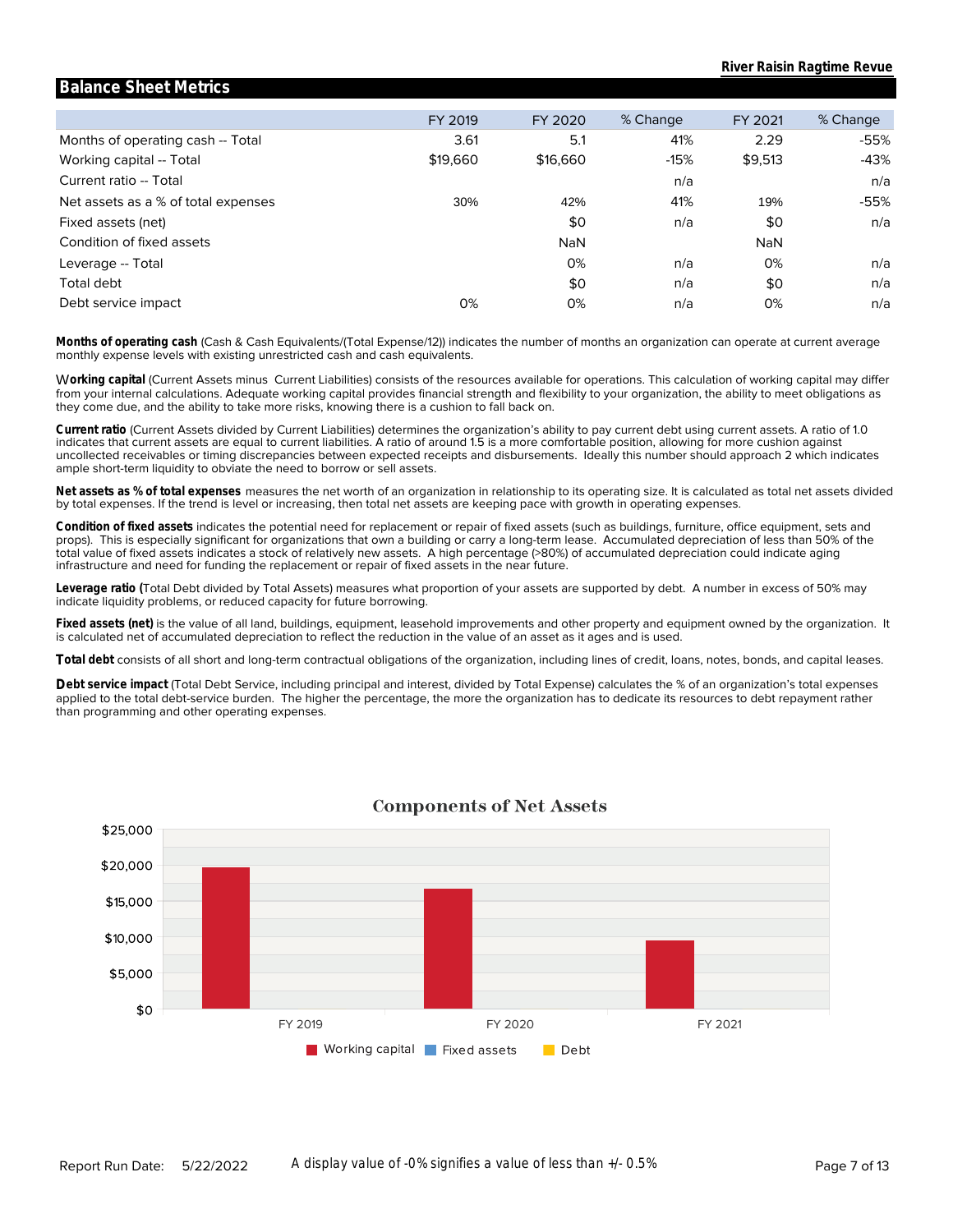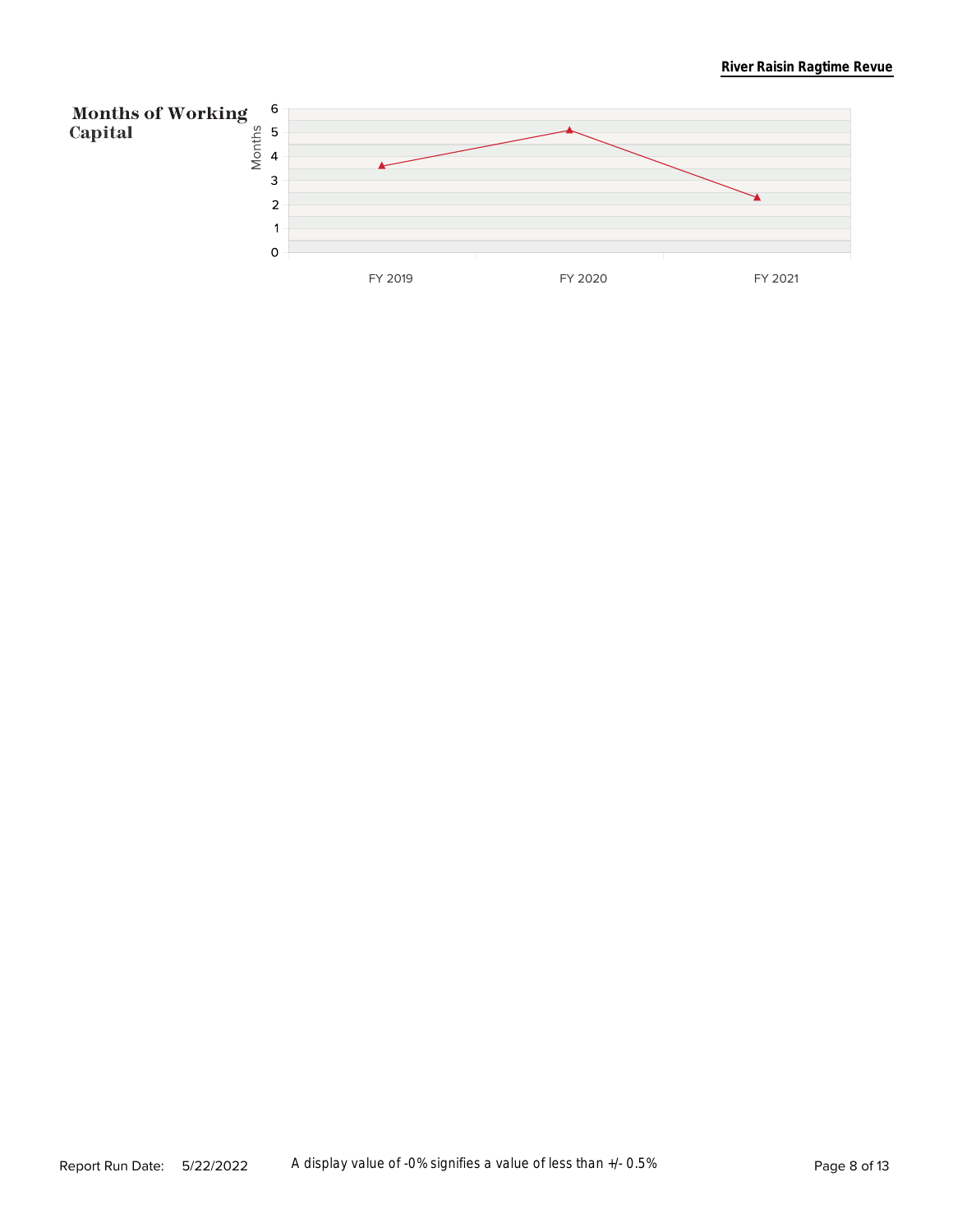| Attendance                                                                                                                                                                             |          |          |          |          |          |
|----------------------------------------------------------------------------------------------------------------------------------------------------------------------------------------|----------|----------|----------|----------|----------|
|                                                                                                                                                                                        | FY 2019  | FY 2020  | % Change | FY 2021  | % Change |
| <b>Total attendance</b>                                                                                                                                                                |          |          |          |          |          |
| Paid                                                                                                                                                                                   | 25,100   | 300      | $-99%$   | 6,300    | 2,000%   |
| Free                                                                                                                                                                                   | 2,575    | 21,100   | 719%     | 1,000    | $-95%$   |
| Total                                                                                                                                                                                  | 27,675   | 21,400   | $-23%$   | 7,300    | $-66%$   |
|                                                                                                                                                                                        |          |          |          |          |          |
| In-person attendance                                                                                                                                                                   |          |          |          |          |          |
| Paid                                                                                                                                                                                   | 25,100   | 300      | -99%     | 6,200    | 1,967%   |
| Free                                                                                                                                                                                   | 2,575    | 100      | $-96%$   | 500      | 400%     |
| Total                                                                                                                                                                                  | 27,675   | 400      | $-99%$   | 6,700    | 1,575%   |
|                                                                                                                                                                                        |          |          |          |          |          |
| Digital attendance                                                                                                                                                                     |          |          |          |          |          |
| Paid                                                                                                                                                                                   |          | 0        | n/a      | 100      | n/a      |
| Free                                                                                                                                                                                   |          | 21,000   | n/a      | 500      | $-98%$   |
| Total                                                                                                                                                                                  |          | 21,000   | n/a      | 600      | $-97%$   |
| In-person attendees 18 and under                                                                                                                                                       | 8,000    | 100      | $-99%$   | 3,500    | 3,400%   |
|                                                                                                                                                                                        |          |          |          |          |          |
| Programs in schools                                                                                                                                                                    | FY 2019  | FY 2020  | % Change | FY 2021  | % Change |
| Children served in schools                                                                                                                                                             |          | 0        | n/a      | 0        | n/a      |
| Hours of instruction                                                                                                                                                                   |          | 0        | n/a      | 0        | n/a      |
| Workforce                                                                                                                                                                              |          |          |          |          |          |
|                                                                                                                                                                                        |          |          |          |          |          |
| Number of People                                                                                                                                                                       | FY 2019  | FY 2020  | % Change | FY 2021  | % Change |
| Volunteers                                                                                                                                                                             | 73       | 55       | $-25%$   | 15       | $-73%$   |
| Independent contractors                                                                                                                                                                | 32       | 33       | 3%       | 30       | $-9%$    |
| Interns and apprentices                                                                                                                                                                | 5        | 10       | 100%     | 1        | $-90%$   |
| <b>Total positions</b>                                                                                                                                                                 | 110      | 98       | $-11%$   | 46       | $-53%$   |
| Visual & Performing Artists                                                                                                                                                            |          |          |          |          |          |
|                                                                                                                                                                                        |          |          |          |          |          |
|                                                                                                                                                                                        | FY 2019  | FY 2020  | % Change | FY 2021  | % Change |
| Number of visual & performing artists                                                                                                                                                  | 31       | 33       | 6%       | 30       | $-9%$    |
| Payments to artists & performers                                                                                                                                                       | \$42,202 | \$16,362 | $-61%$   | \$21,390 | 31%      |
| Covid-19 Impact                                                                                                                                                                        |          |          |          |          |          |
|                                                                                                                                                                                        |          |          |          |          |          |
|                                                                                                                                                                                        |          | FY 2019  |          | FY 2020  | FY 2021  |
| Due to COVID-19 crisis restrictions on in-person gatherings and/or<br>stay-at-home orders mandated by government health guidelines, how was<br>staffing affected at your organization: |          |          |          |          |          |
| Number of employees laid off                                                                                                                                                           |          |          |          | 19       | 0        |
| Number of employees furloughed                                                                                                                                                         |          |          |          | 0        | 0        |
| Of those furloughed or laid off employees, how many (if any) have been                                                                                                                 |          |          |          |          |          |
| brought back?                                                                                                                                                                          |          |          |          | 18       | $\circ$  |
|                                                                                                                                                                                        |          |          |          |          |          |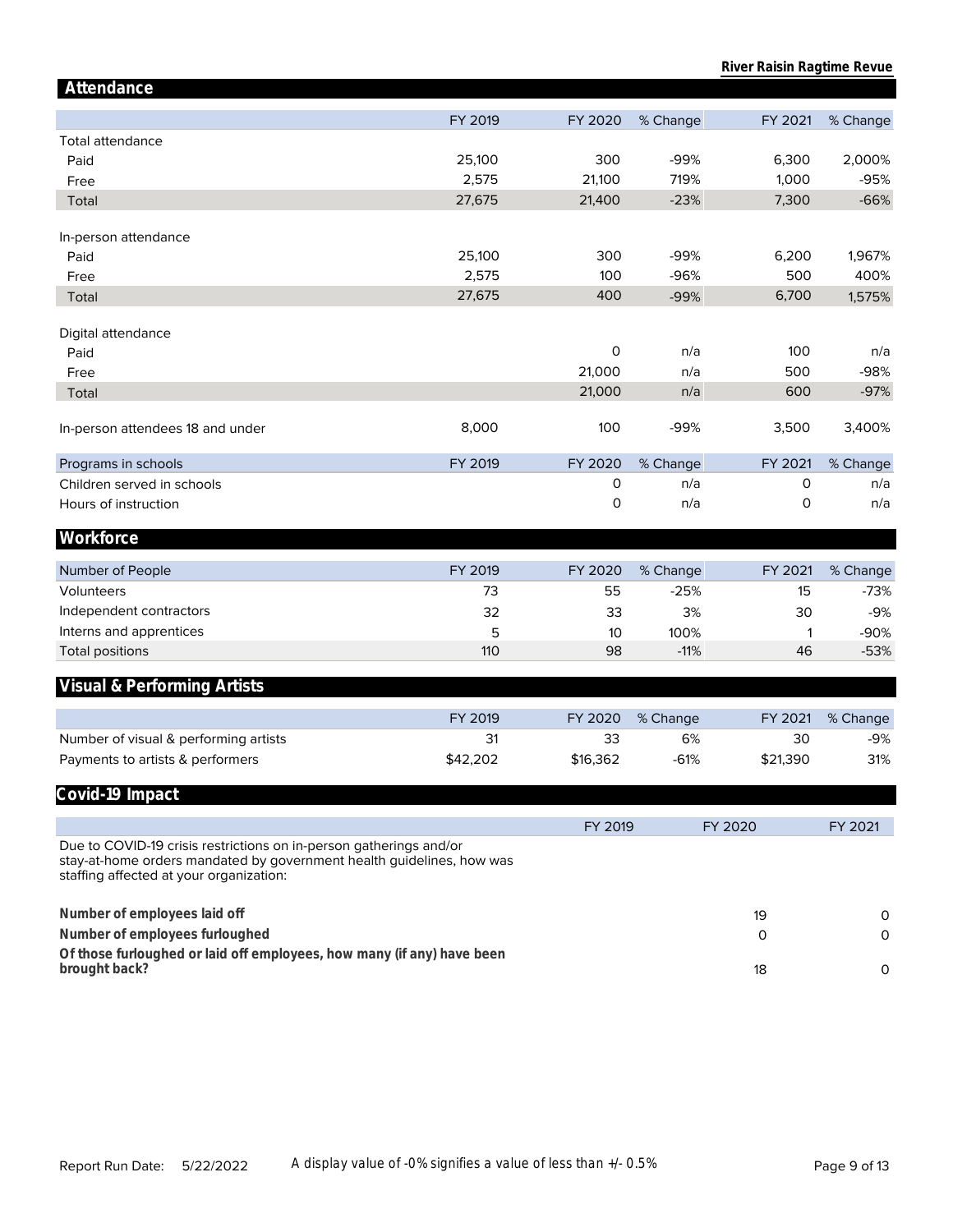#### Mission and Constituency

#### Mission statement

The River Raisin Ragtime Revue educates and entertains diverse audiences through the performance and preservation of our nation's original popular music. R4 accomplishes this mission by 1) presenting accessible public performances and educational workshops; 2) producing reference recordings documenting American music and cultural history; 3) commissioning new works that expand the ragtime genre; and 4) preserving an important archive of over 5000 orchestrations, historical papers, books and recordings that document American music and culture from the 1890s to the 1920s.

#### Mission demographics

This organization's mission is rooted in an explicitly identified ethnic, cultural or other demographic voice.

| Racial/ethnic group             | <b>Black</b>                                                                                   |
|---------------------------------|------------------------------------------------------------------------------------------------|
| Additional group (please state) |                                                                                                |
| Gender                          |                                                                                                |
| Additional group (please state) |                                                                                                |
| Sexual orientation              |                                                                                                |
| Additional group (please state) |                                                                                                |
| Age group                       |                                                                                                |
| Additional group (please state) |                                                                                                |
| Disability                      | No.                                                                                            |
| Additional characteristics      |                                                                                                |
|                                 | If the fields above are blank, this organization does not serve that demographic specifically. |
| Audience                        |                                                                                                |

The organization does not seek to primarily serve a specific audience.

| Racial/ethnic group             |
|---------------------------------|
| Additional group (please state) |
| Gender                          |
| Additional group (please state) |
| Sexual orientation              |
| Additional group (please state) |
| Age group                       |
| Additional group (please state) |
| Disability                      |
| Additional characteristics      |
| Additional group (please state) |
|                                 |

*If the fields above are blank, this organization does not serve that demographic specifically.* **Community type served** Suburban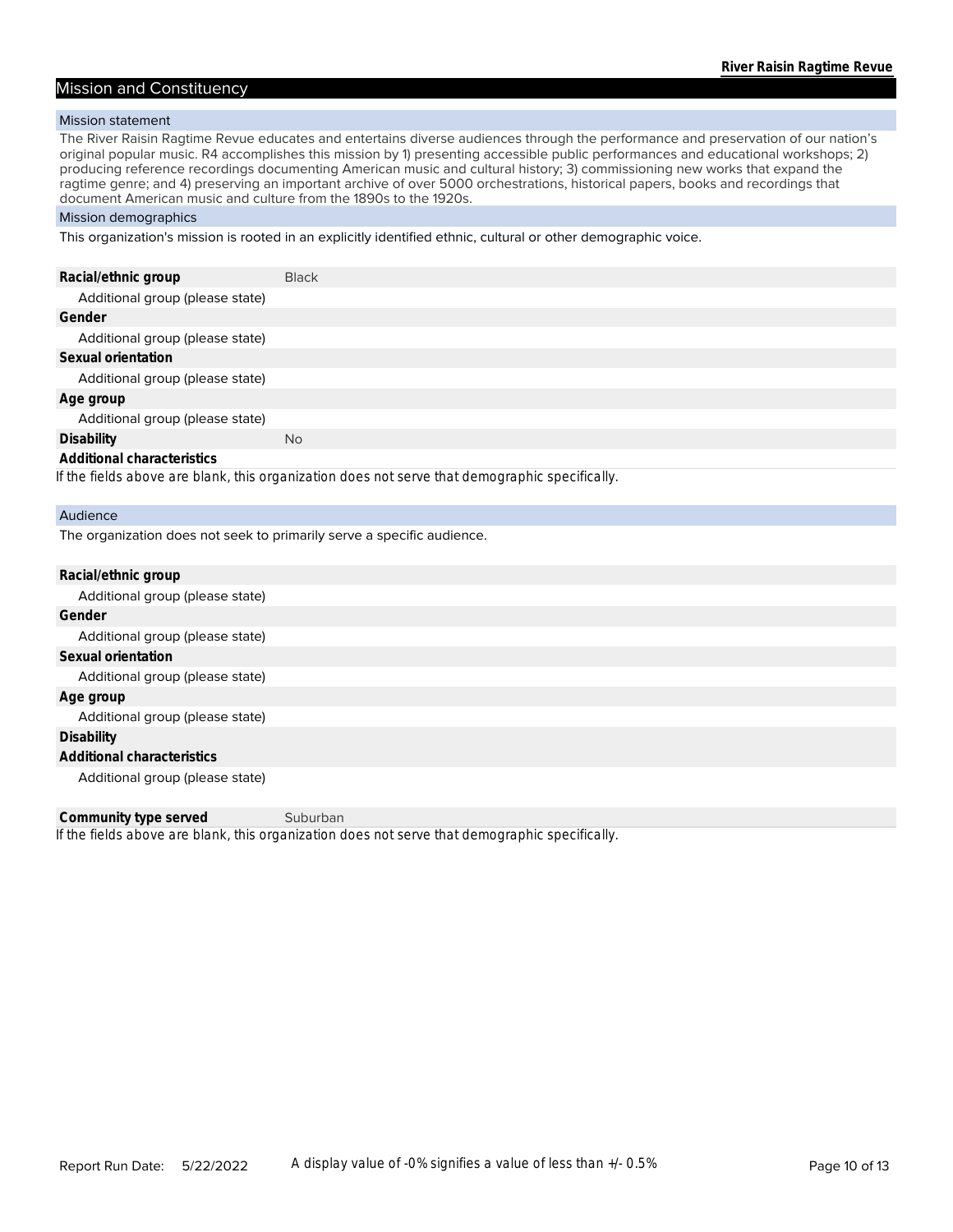# **Program Activity**

| In-person activity                              | FY 2019                      |                       |                              | FY 2020               |                              | FY 2021               |
|-------------------------------------------------|------------------------------|-----------------------|------------------------------|-----------------------|------------------------------|-----------------------|
|                                                 | <b>Distinct</b><br>offerings | # of times<br>offered | <b>Distinct</b><br>offerings | # of times<br>offered | <b>Distinct</b><br>offerings | # of times<br>offered |
| Productions (self-produced)                     | 7                            | 8                     | 2                            | $\overline{2}$        | 5                            | 5                     |
| Productions (presented)                         |                              |                       |                              |                       |                              |                       |
| Classes/assemblies/other<br>programs in schools |                              |                       |                              |                       |                              |                       |
| Classes/workshops (outside of<br>schools)       | 3                            | 3                     | $\Omega$                     | $\Omega$              | $\Omega$                     | $\Omega$              |
| Field trips/school visits                       |                              |                       |                              |                       |                              |                       |
| Guided tours                                    |                              |                       |                              |                       |                              |                       |
| Lectures                                        | 2                            | $\overline{2}$        |                              |                       |                              |                       |
| Permanent exhibitions                           |                              |                       |                              |                       |                              |                       |
| Temporary exhibitions                           |                              |                       |                              |                       |                              |                       |
| Traveling exhibitions (hosted)                  |                              |                       |                              |                       |                              |                       |
| Films screened                                  |                              |                       |                              |                       |                              |                       |
| Festivals/conferences                           |                              |                       | 0                            |                       | 2                            | $\overline{2}$        |
| Readings/workshops (developing<br>works)        | 2                            | $\overline{2}$        |                              |                       |                              |                       |
| Community programs (not<br>included above)      |                              |                       |                              |                       |                              |                       |
| Additional programs not listed<br>above         |                              |                       | $\Omega$                     | $\Omega$              | $\Omega$                     | O                     |

*program lines. NOTE: Data entered prior to 2021 combines information about physical and digital programs. It has been included in the physical*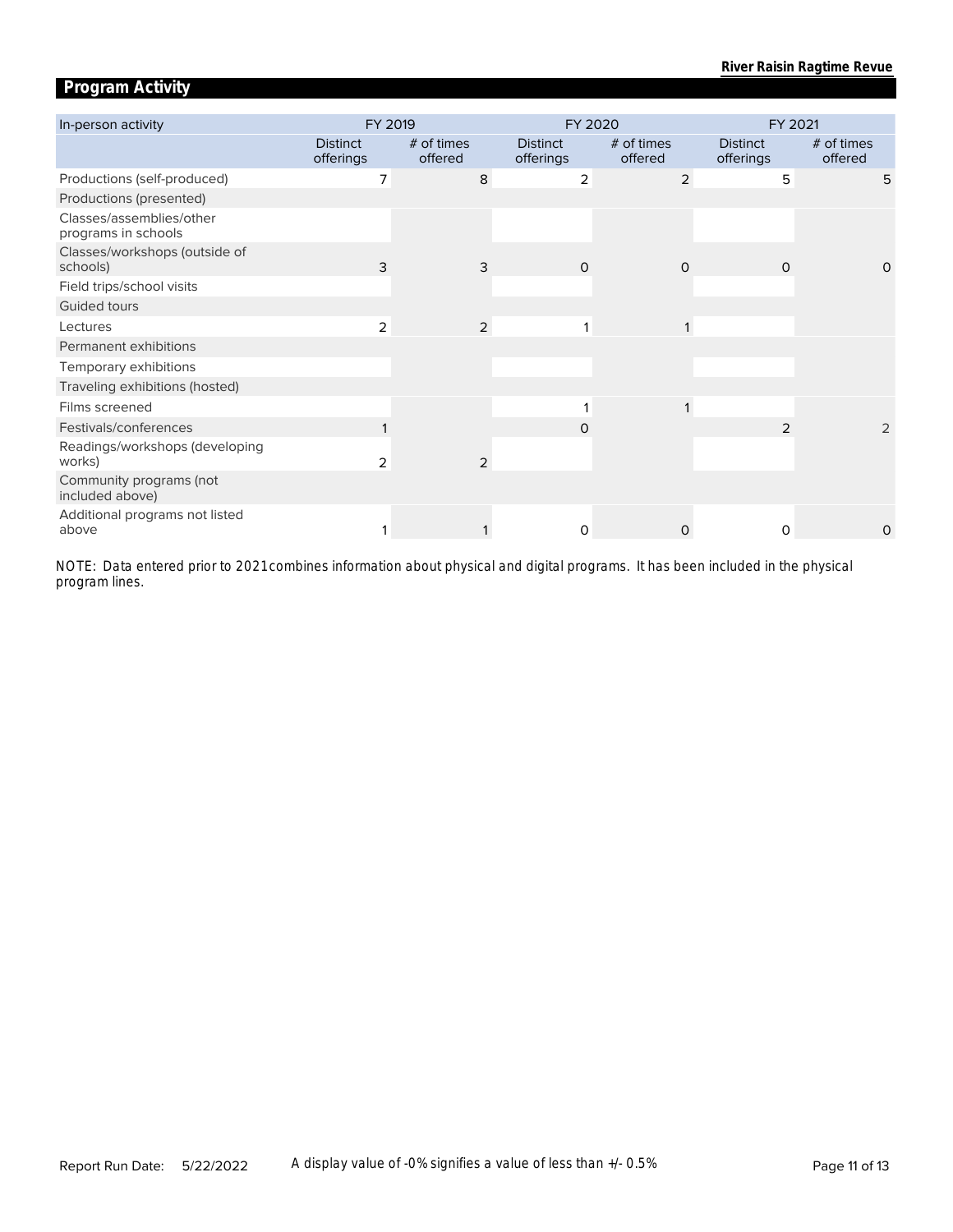# **Program Activity**

| Digital activity                                | FY 2019                      |                                 |                 | FY 2020                      |                                 |                 | FY 2021                      |                                 |                 |
|-------------------------------------------------|------------------------------|---------------------------------|-----------------|------------------------------|---------------------------------|-----------------|------------------------------|---------------------------------|-----------------|
|                                                 | <b>Distinct</b><br>offerings | # times<br>digitally<br>offered | $On-$<br>demand | <b>Distinct</b><br>offerings | # times<br>digitally<br>offered | $On-$<br>demand | <b>Distinct</b><br>offerings | # times<br>digitally<br>offered | $On-$<br>demand |
| Productions (self-produced)                     |                              |                                 |                 | 17                           | 17                              | 26              | 2                            | $\overline{2}$                  | 5               |
| Productions (presented)                         |                              |                                 |                 |                              |                                 |                 |                              |                                 |                 |
| Classes/assemblies/other<br>programs in schools |                              |                                 |                 |                              |                                 |                 |                              |                                 |                 |
| Classes/workshops (outside of<br>schools)       |                              |                                 |                 |                              |                                 |                 |                              |                                 |                 |
| Field trips/school visits                       |                              |                                 |                 |                              |                                 |                 |                              |                                 |                 |
| Guided tours                                    |                              |                                 |                 |                              |                                 |                 |                              |                                 |                 |
| Lectures                                        |                              |                                 |                 |                              |                                 |                 |                              |                                 |                 |
| Permanent exhibitions                           |                              |                                 |                 |                              |                                 |                 |                              |                                 |                 |
| Temporary exhibitions                           |                              |                                 |                 |                              |                                 |                 |                              |                                 |                 |
| Traveling exhibitions (hosted)                  |                              |                                 |                 |                              |                                 |                 |                              |                                 |                 |
| Films screened                                  |                              |                                 |                 |                              |                                 |                 |                              |                                 |                 |
| <b>Broadcast productions</b>                    |                              |                                 |                 |                              |                                 |                 | 2                            | $\overline{2}$                  | 2               |
| Festivals/conferences                           |                              |                                 |                 |                              |                                 |                 |                              |                                 |                 |
| Readings/workshops (developing<br>works)        |                              |                                 |                 |                              |                                 |                 |                              |                                 |                 |
| Community programs (not<br>included above)      |                              |                                 |                 |                              |                                 |                 |                              |                                 |                 |
| Additional programs not listed<br>above         |                              |                                 |                 |                              |                                 |                 |                              |                                 |                 |

*program lines. NOTE: Data entered prior to 2021 combines information about physical and digital programs. It has been included in the physical* 

| Digital activity financials | FY 2019  |                                                | FY 2020  |                                                | FY 2021  |                                                |  |
|-----------------------------|----------|------------------------------------------------|----------|------------------------------------------------|----------|------------------------------------------------|--|
|                             | Total    | Associated with<br>digital program<br>delivery | Total    | Associated with<br>digital program<br>delivery | Total    | Associated with<br>digital program<br>delivery |  |
| Earned revenue              | \$50,119 |                                                | \$11,685 | \$6,996                                        | \$18,113 | \$1,200                                        |  |
| Contributed revenue         | \$24,272 |                                                | \$24.524 | \$24,000                                       | \$24.564 |                                                |  |
| Operating expense           | \$65,416 |                                                | \$39,210 | \$23,500                                       | \$49,824 | \$4,512                                        |  |